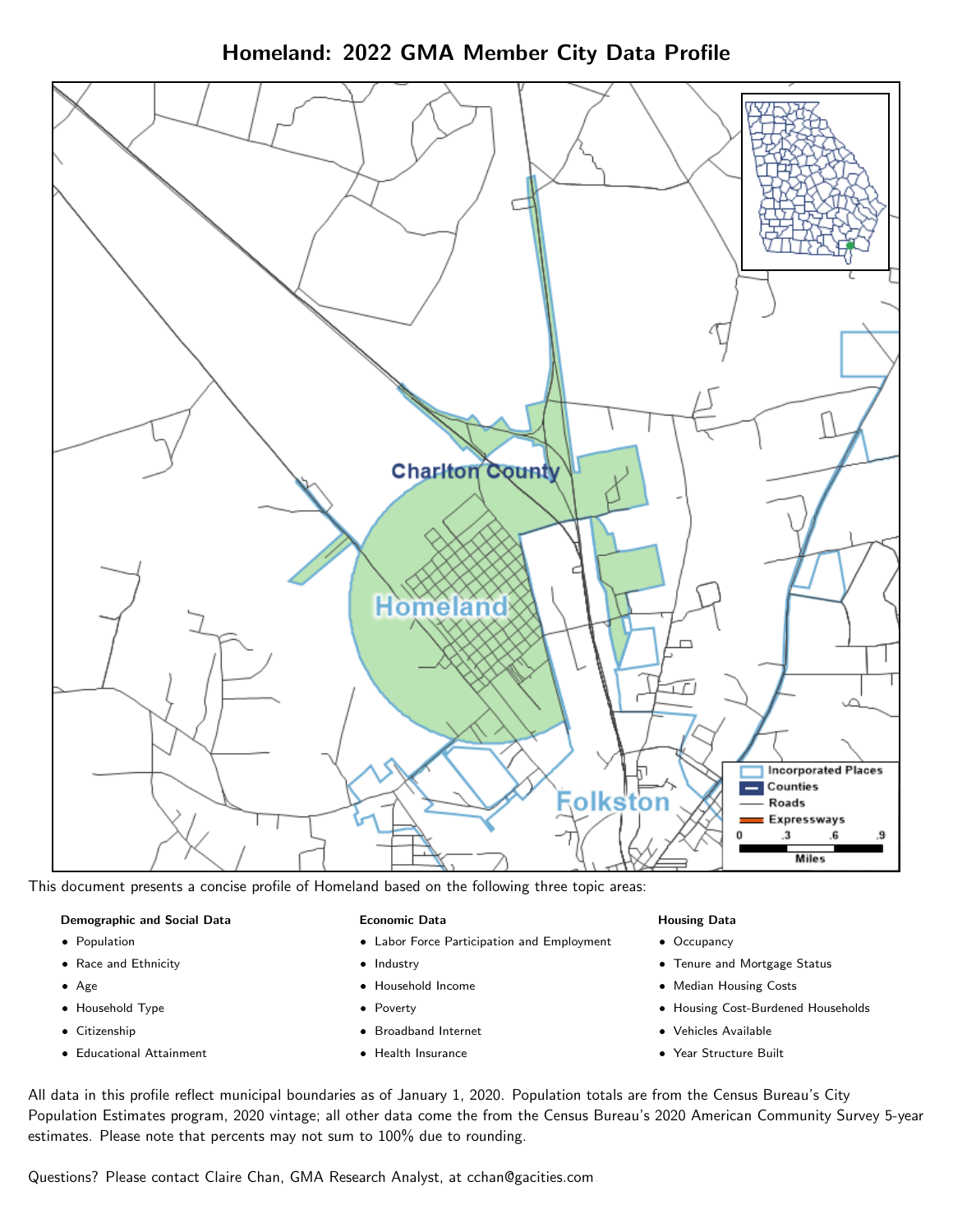# Homeland: Demographic and Social



Age 0% 5% 10% 15% 20% Male **Female** 20% 15% 10% 5% 85 and over 80-84 75-79 70-74 65-69 60-64 55-59 50-54 45-49 40-44 35-39 30-34 25-29 20-24 15-19  $10-14$ 5-9 Under 5

# Native Born 99%

### Race and Ethnicity



Source: U.S. Census Bureau, City Population Estimates, 2020 vintage Source: American Community Survey, 2020 5-year estimates, table B03002

## Household Type



Source: American Community Survey, 2020 5-year estimates, table B01001 Source: American Community Survey, 2020 5-year estimates, table B11001

#### Educational Attainment



Source: American Community Survey, 2020 5-year estimates, table B05002 Source: American Community Survey, 2020 5-year estimates, table B15002



#### **Citizenship**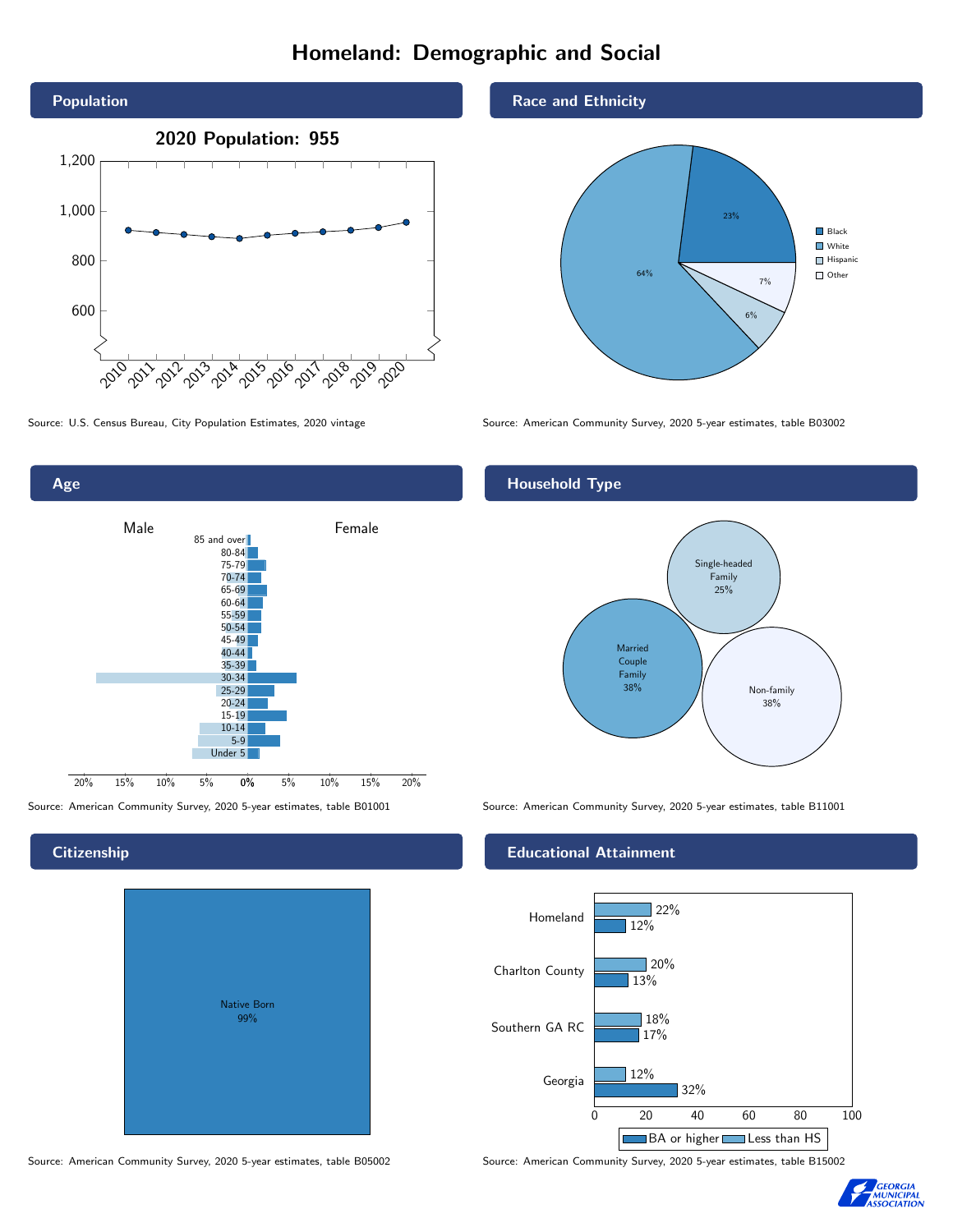# Homeland: Economic



Source: American Community Survey, 2020 5-year estimates, table B23001 Note: Unemployment rate is based upon the civilian labor force.



Source: American Community Survey, 2020 5-year estimates, tables B19013 and B19025 Source: American Community Survey, 2020 5-year estimates, table B17010



#### Industry

| Agriculture, forestry, fishing and hunting, and mining      | $0\%$ |
|-------------------------------------------------------------|-------|
| Construction                                                | 29%   |
| Manufacturing                                               | 18%   |
| <b>Wholesale Trade</b>                                      | $1\%$ |
| Retail Trade                                                | 17%   |
| Transportation and warehousing, and utilities               | 5%    |
| Information                                                 | $2\%$ |
| Finance and insurance, real estate, rental, leasing         | $1\%$ |
| Professional, scientific, mgt, administrative, waste mgt    | 5%    |
| Educational services, and health care and social assistance | 12%   |
| Arts, entertainment, recreation, accommodation, food        | $7\%$ |
| service                                                     |       |
| Other services, except public administration                | $0\%$ |
| Public administration                                       | 6%    |

Source: American Community Survey, 2020 5-year estimates, table C24030

#### Poverty



#### Health Insurance



Source: American Community Survey, 2020 5-year estimates, table B28002 Source: American Community Survey, 2020 5-year estimates, table B18135